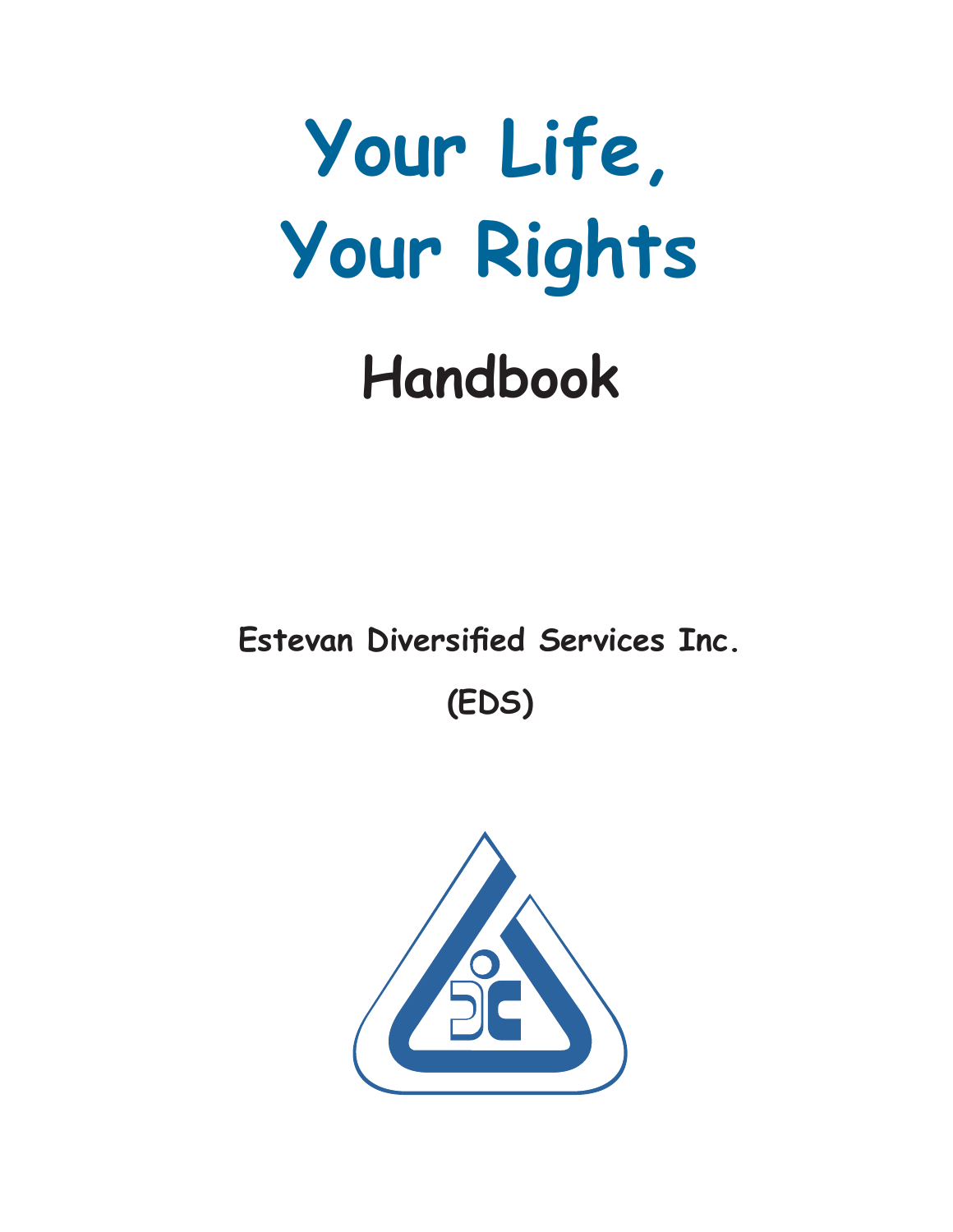## **Your Life, Your Rights Handbook**

#### **Teaching and Learning Human Rights is a Lifelong journey!**

This Handbook is intended to help you teach people their **Human Rights**. We have tried to give you a sampling of how you can approach each **Right**.

The first step is to read through "**Your Life, Your Rights"** book first, so you know the order of the book and understand that each of the **Rights** are connected. In this Handbook, each teaching/learning page will relate to the '**Pictured Right**' in "**Your Life, Your Rights"** book.

#### **Before you begin**:

- It is very important for you to **know your Learner** likes, dislikes, interests and most important their **learning style**!
- Make sure the person learning is comfortable and relaxed make this an enjoyable time; use humour when needed.
- Remember to use the **person's life experiences** for examples as you discuss each **Right**.
- When needed, speak of their **Person-Centred Plan** (**PCP**) and talk about **Supported Decision-Making.**
- As an Advocate, you have the Responsibility to make sure **all** Learners know they have **Human Rights**, no matter what learning level the person is at. You, as an Advocate, need to support their **Human Rights** always!
- As an Advocate, you might be the only voice the person has!

People with Intellectual Disabilities have a **Right** to be part of the Community, and have the same **Rights** as everyone - to socialize, to learn skills and to work.

Remember to Support and Respect the person's Choices.

#### **It's their Life!**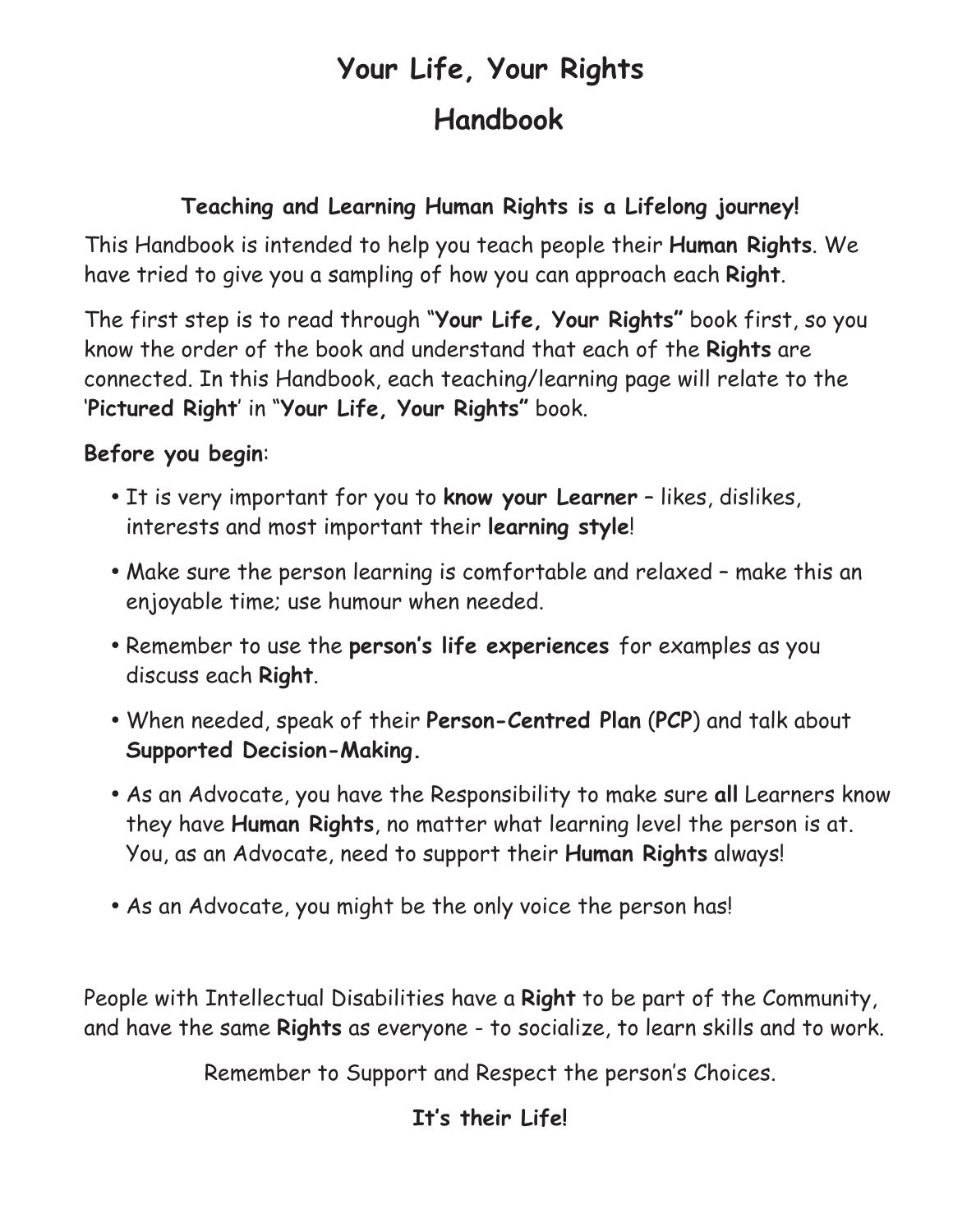## **Getting Started:**

- Have a mirror close by, along with a couple of pens/pencils and other items - magazines, newspaper articles, you tube videos, etc.
- Sit beside each other and hand the Learner the **"Your Life, Your Rights"** book and you (the Advocate) then can read from the Learners' Handbook.
- Words inside of this Handbook in (parentheses) are intended for the Advocate as examples to help the Learner.

## **Begin:**

**•**Ask the person - Do you understand the title **"Your Life, Your Rights"**? Read and/or discuss the meaning of **Life**, **Rights** and **Human** found on the first page of **'What the Words mean'**.

## **Teaching each Right:**

- Have the person (or you) read the **Human Right** on the Picture then ask do you understand the words?
	- **'**NO**'** read and discuss **'What the Words mean'**
	- **'**Yes**'** then start **'Things to talk about'**
- You or the Learner can write **'Notes'** thoughts or experiences the Learner wants written down for later use.
- Let the Learner decide their own **'Goal(s)'** to write down**.**

**These are the best practices gathered from our Learners**

Go ahead and start the conversation on **Human Rights**

and let the discussion

#### **Never End!**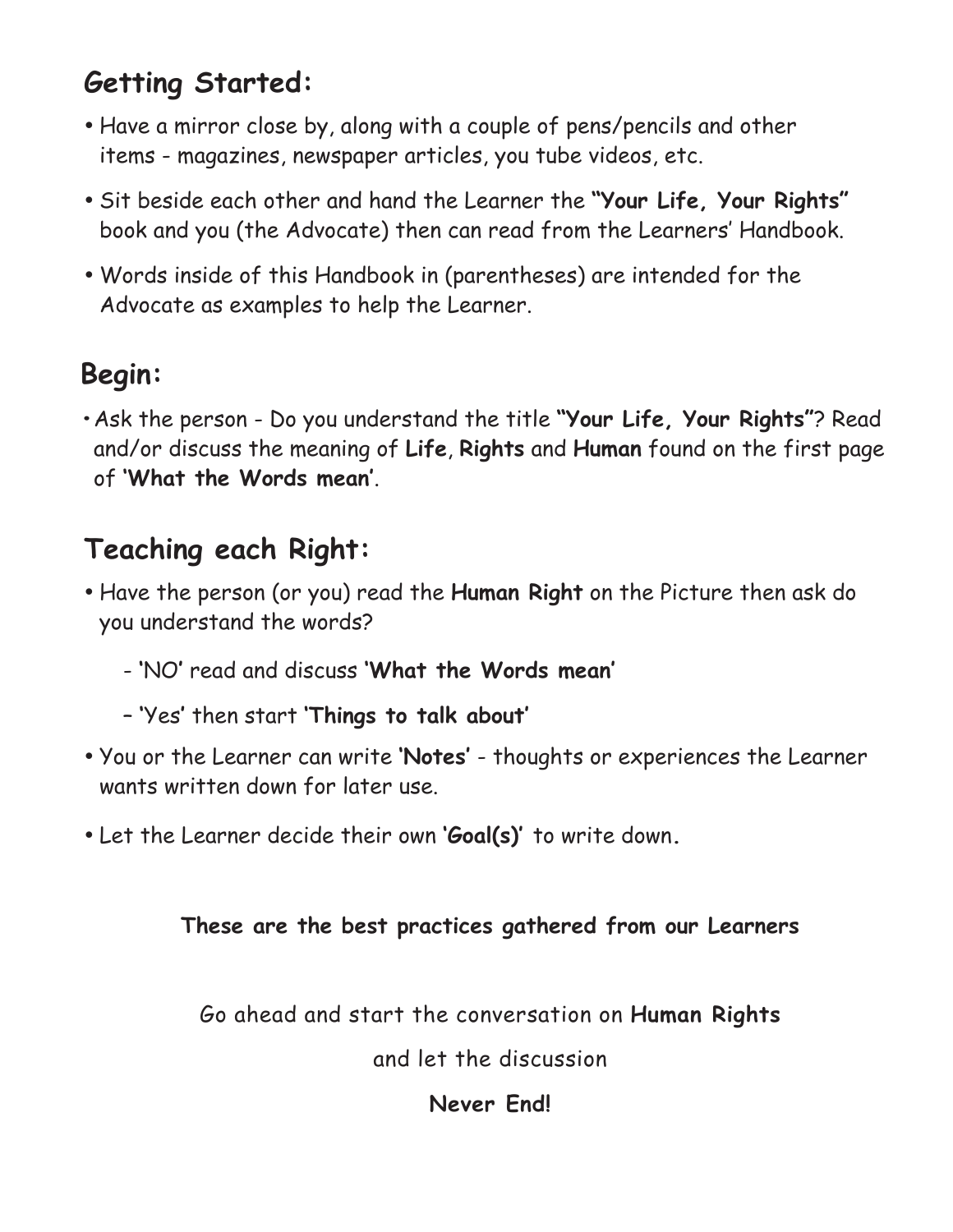| <b>Right</b> | - the way you should be treated in your life<br>- the way you should be treated in your town, city, province or<br>country |
|--------------|----------------------------------------------------------------------------------------------------------------------------|
| Yourself     | - you<br>- who you are                                                                                                     |

- Look at the picture for the **Right**. What do you see? People are not the same and it's okay – look for the differences (encourage a positive attitude).
- Let's use a mirror to look at yourself and tell me what other people see when they look at you. (Help the person talk about their face, hair, body, clothes, etc. in a positive way.)
- Tell me about you as a person and your personality. (Are you shy, talkative, kind, sharing, friendly?)
- Everybody is different and that is a good thing!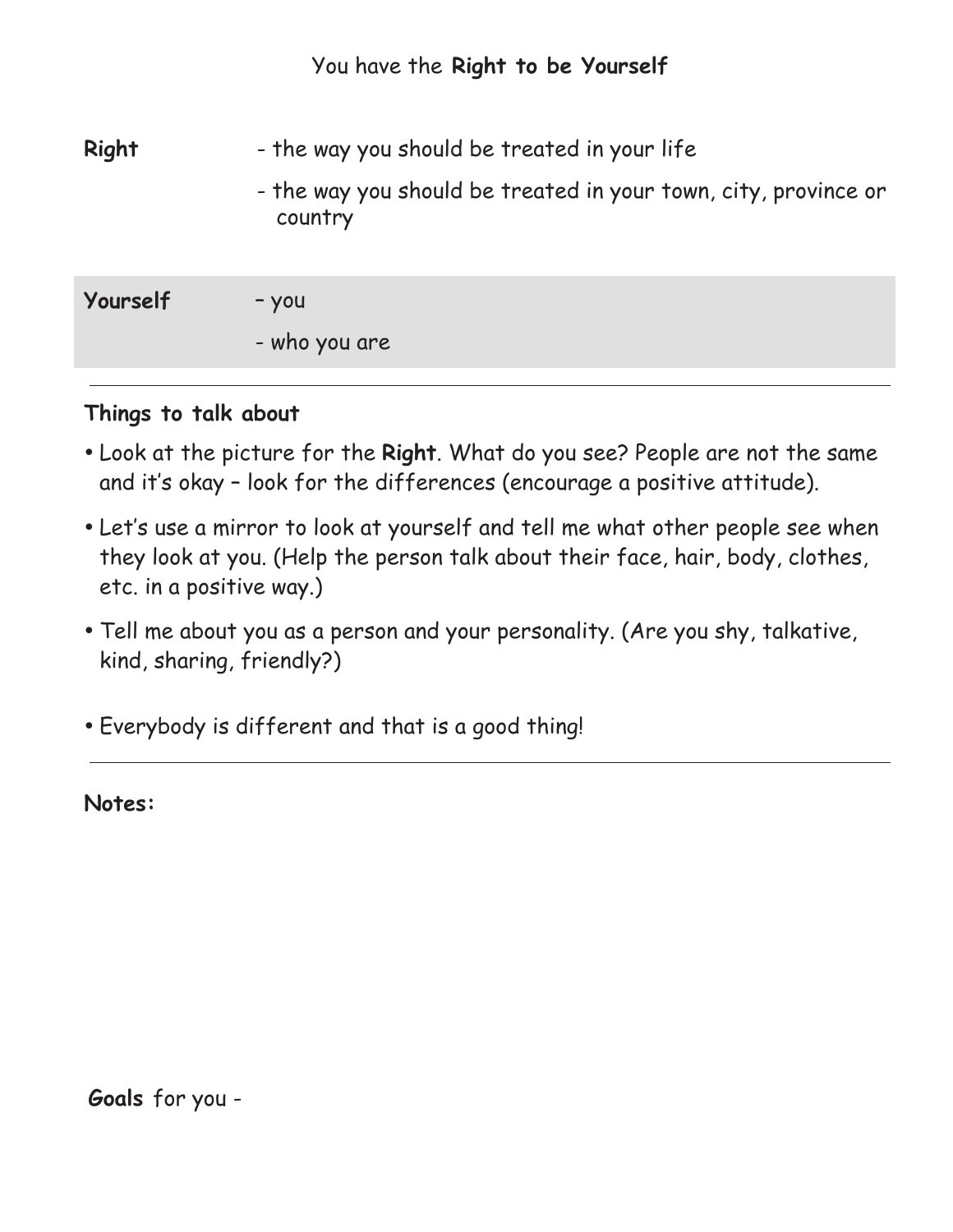**Respected** - people should be kind to you

- you should be kind to others

#### **Things to talk about**

- Let's look at the picture for respect and talk about the different acts of respect. (Use the person's life experiences from work, home, and outings.)
- Have you ever had your feelings hurt? How did it make you feel?
- Have you ever hurt someone's feelings? How do you think they felt after? Remember to treat others how you would like to be treated.
- Are you an adult? (if yes) then you should be treated as one and you should act like one.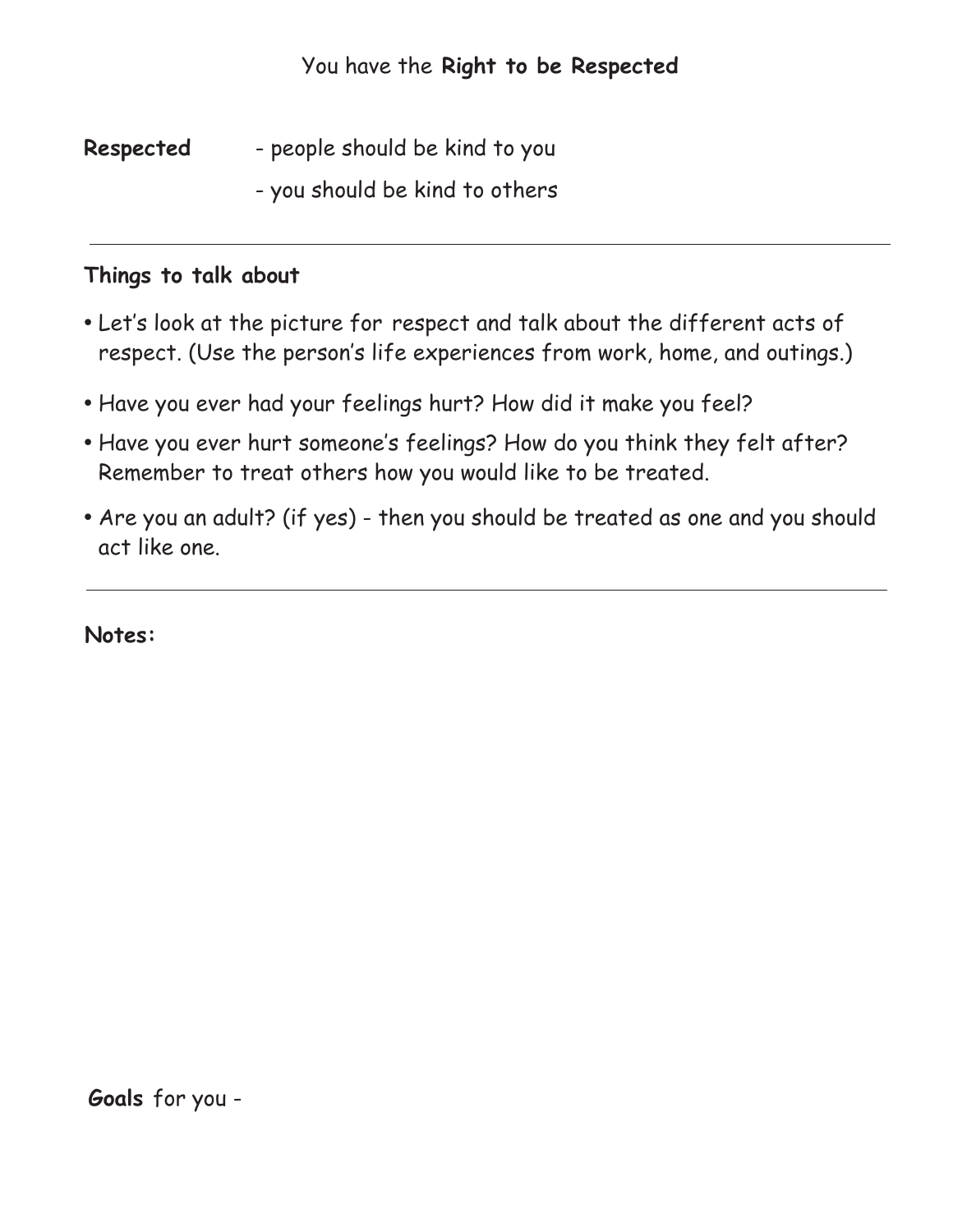**Safe** – not in danger

- when you feel good about where you are and who you are with

#### **Things to talk about**

- Look at the picture of the **Right** He and his friends look relaxed and safe. When do you feel safe? (Do you feel safe at home, with family, friends, alone, walking, on a bus, in a vehicle?)
- When haven't you felt safe? Why?
- Did you know that no one should pinch, push, hit or kick you? Also, no one can tie you up or lock you in a room.
- Did you know no one can scream or swear at you?
- Did you know that no one can touch your private parts without your permission? If you feel **Unsafe**, say **'NO'** and Remember you can tell someone you trust about it.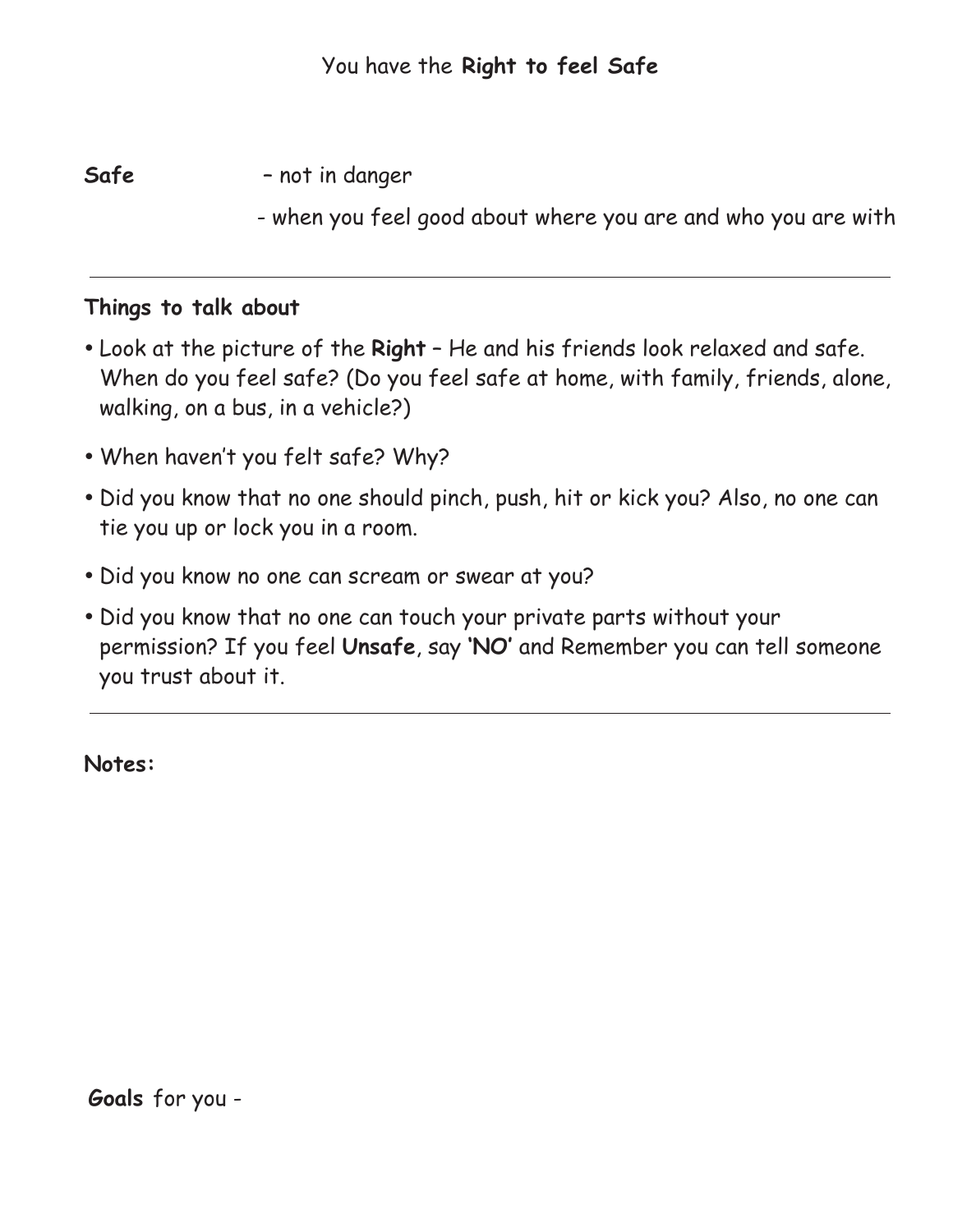

- use pictures or written words
- use your hands or sign language

- Look at the picture; the person is thinking about their choice.
- Every day you make a choice on the things you need and the things you want. You get the **Right** to choose what is right for you, and it is okay if others do not agree with you.
- Picking out the clothes you wear, or the food you will eat, what you will drink, your hair style and how you will spend your spare time are all examples of daily choices.
- Remember if it is a life changing decision, then you should use a Supported Decision-Making Plan. It is also important to remember that everybody will use supports when it comes to big changes in their lives. (The 'Process' of deciding is as important as the 'Decision' itself.)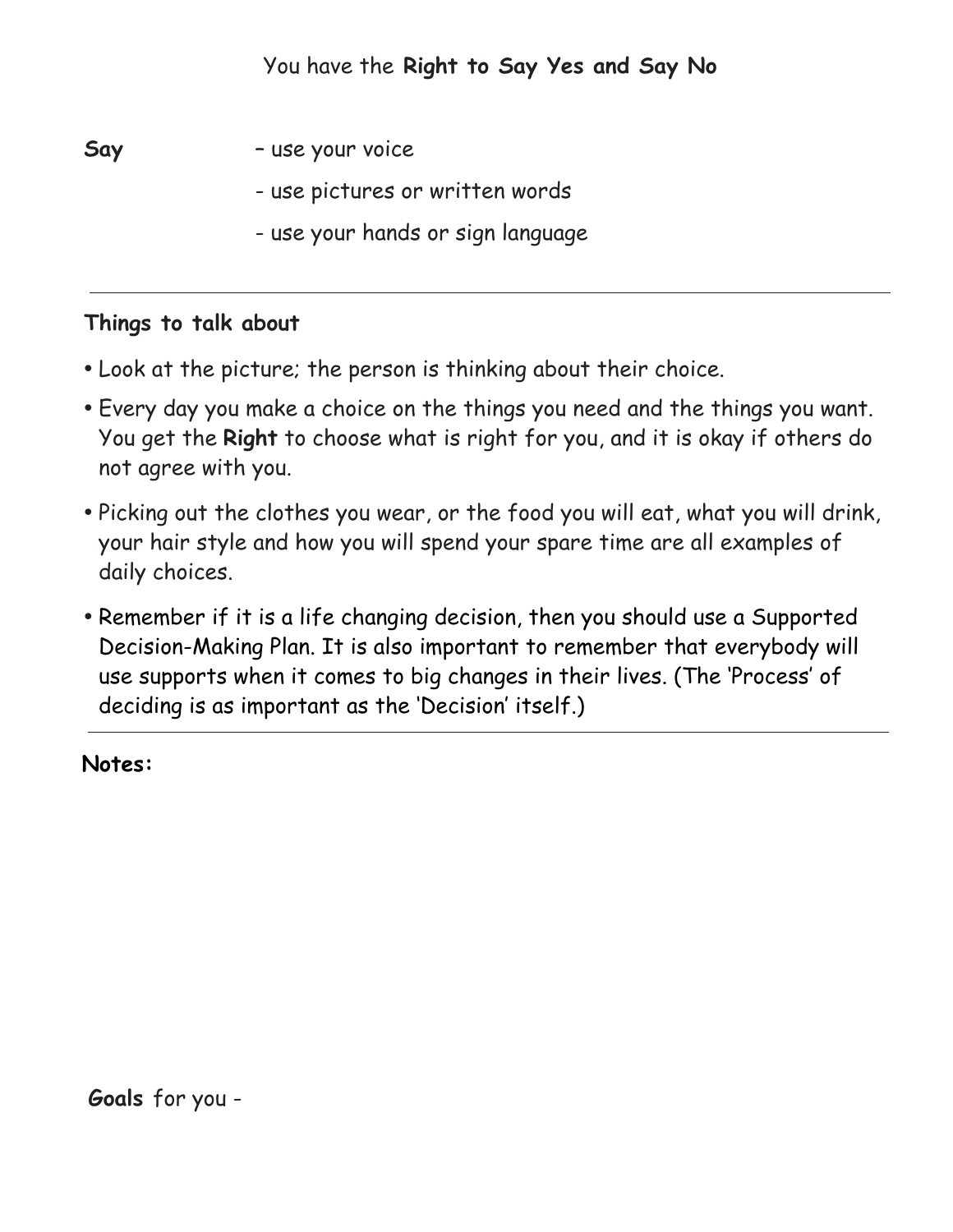**Home** - a place where a person lives

- you do not have to own the home

#### **Things to talk about**

- Look at the picture of the **Right**. Do you see different types of homes? It could be your bedroom is your home - no one's home is the same; tell me about your home? (describe it).
- You have a choice of where you live depending on your ability and the care that you need. Supported Decision-Making should be used with this decision.
- Did you know and do you understand that **your money** is paying for **your place** to sleep and to keep your things safe? You can ask someone to show or tell you about how much you are paying, it's your **Right** to know. It's your home **not** your staff's.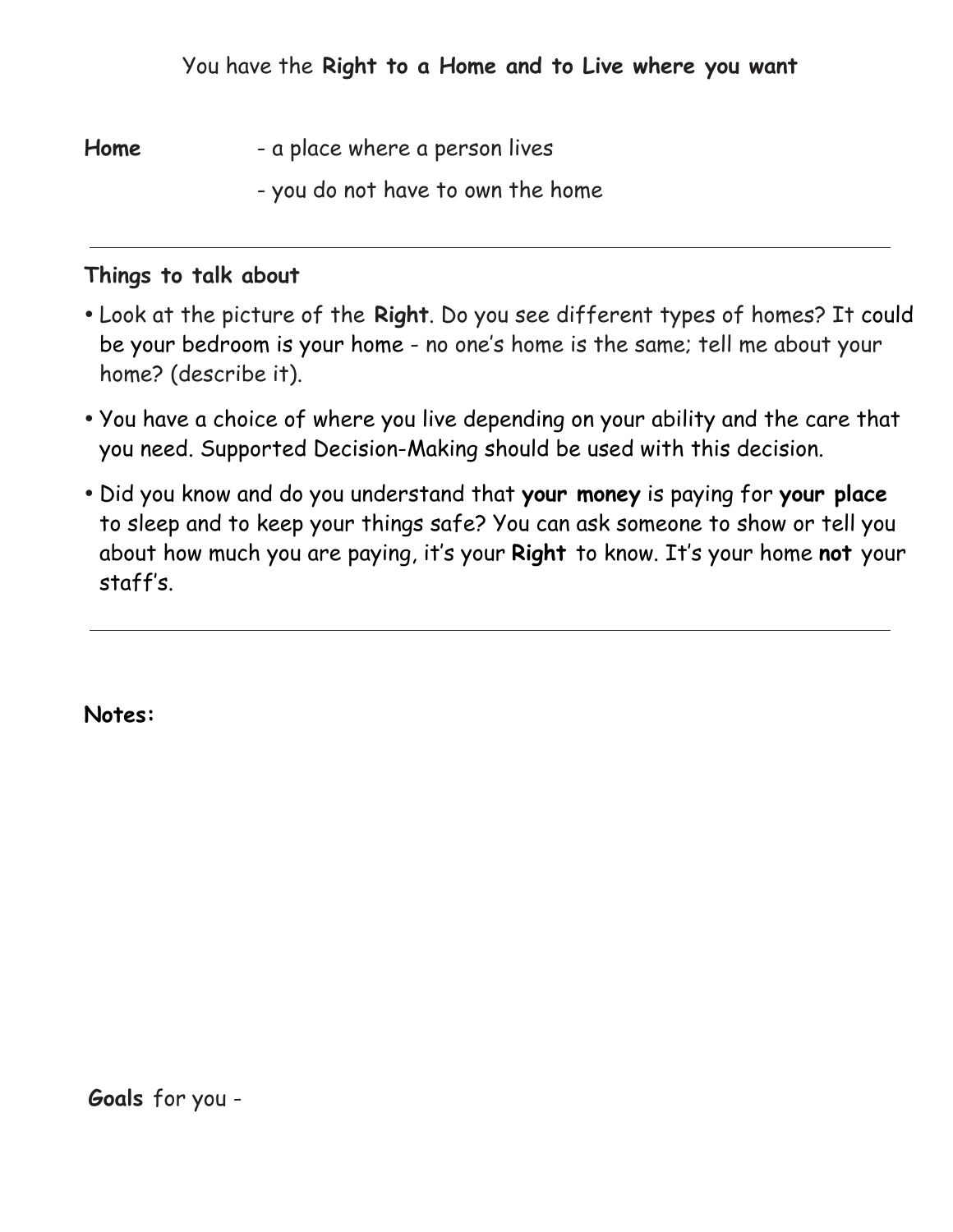Food - things that people eat

- people have the right to eat healthy

#### **Things to talk about**

- Look at the picture of the **Right** and tell me about the food you like to eat. Do you pick healthy eating, instead of eating junk food? Do you understand that healthy eating - like vegetables, fruits, whole grains, milk, and lean meats are better for your Brain and Body?
- If a Doctor or health care person has told you to follow a food plan, it's for the good of your **Health** and **Life!**
- Have you seen or talked about Canada's Food Guide? Did you know you can go on the Internet and create your very own food guide? (Address is on '**Places to go for Help'** page in the back of the **Rights** book.)
- Do you know and understand that **your money** is paying for the food you eat in your home?
- Do you know that no one can take away your food as a punishment?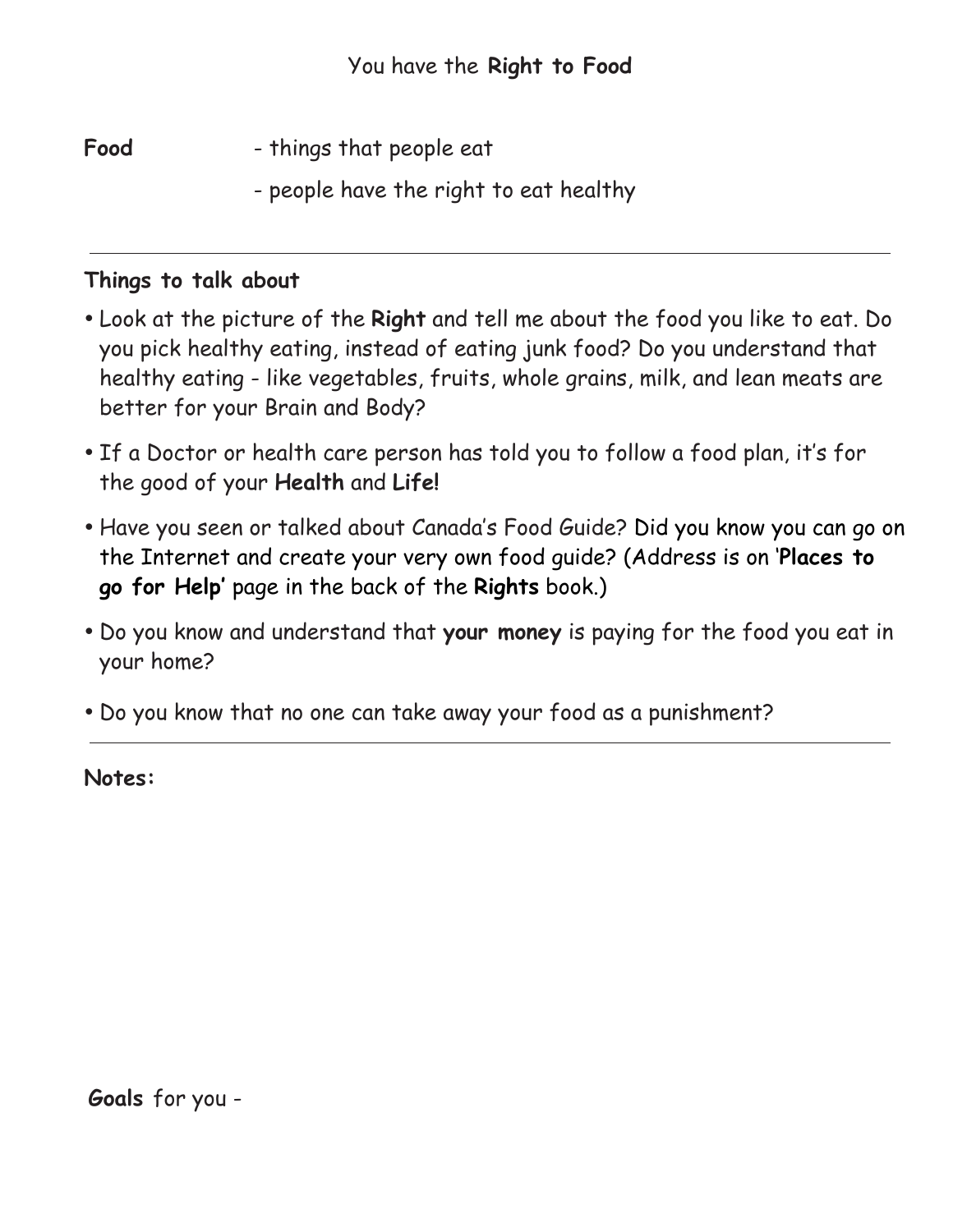**Friends** - a person you like and they like you

- a person you like to be with and they like to be with you

#### **Things to talk about**

- Look at the pictures of the **Right** and tell me what you see. What are your interests?
- Friends are people you know, like and trust. Friends call or ask you to visit with them. Friends sometimes share the same interests - like sports, gardening, reading, and/or music.
- Staff are being paid and **you do not pay a friend to be your friend.**
- Do you have friends? Who are they? (If none then help support them.) Do you go for outings with friends?
- People that you only see at the store; mall; or church, and you talk with for a bit, are Acquaintances. (Make sure the Learner understands Acquaintances are different than friends - refer to Circles program.)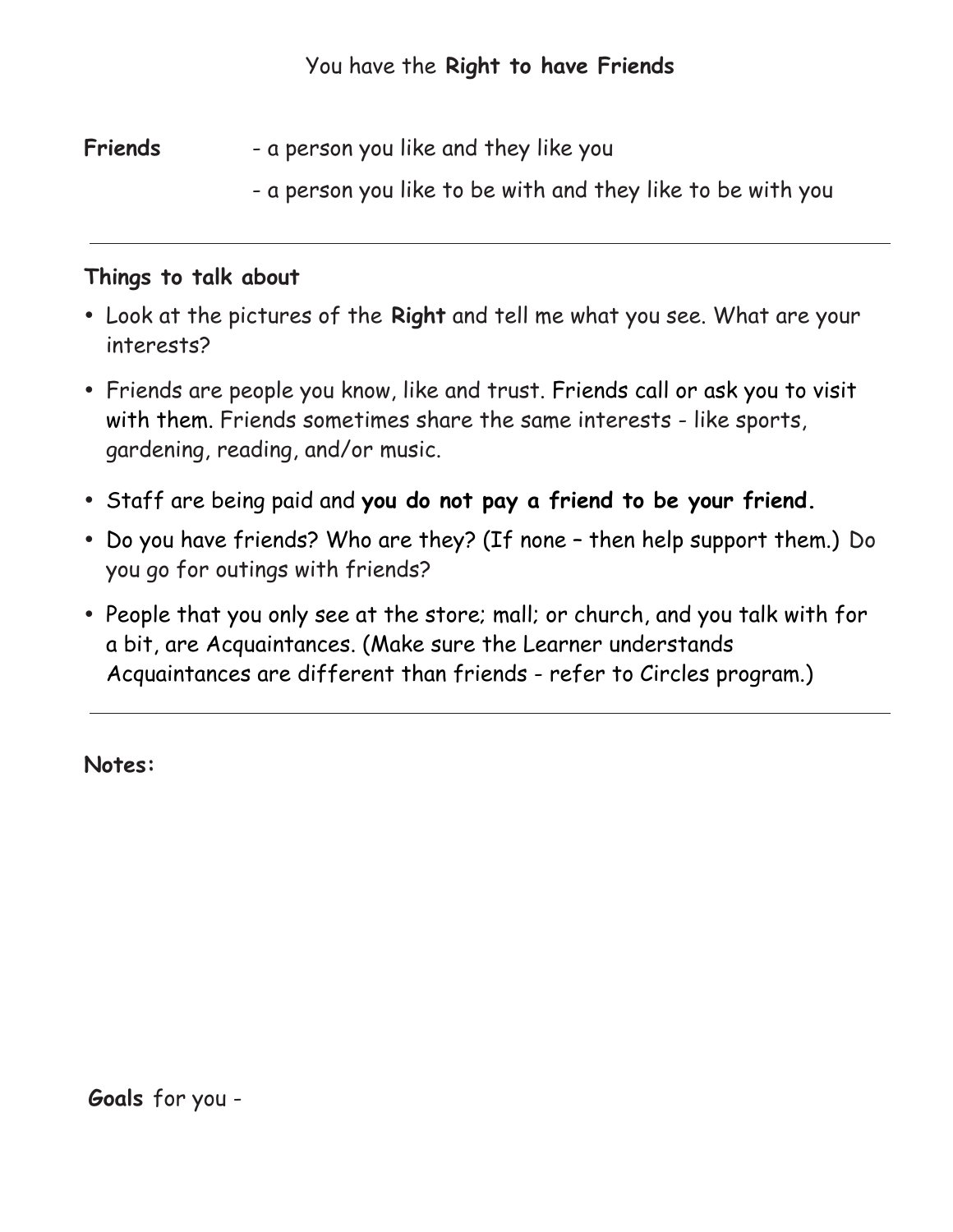Love **- a feeling of strong like and caring for someone or something** - a feeling that makes you want to learn more about the other person

#### **Things to talk about**

- Look at the picture of the **Right**. Do you see different kinds of Love?
- Do you have someone you Love? Do you have people in your life that Love you?
- You have the **Right** to date and to have a relationship of Love with someone that wants this too.
- Love can mean just spending time with that someone and nothing more. Love can mean just wanting to hold hands, hug and kiss and that is a relationship, too. Love can mean you want more than what has been mentioned above and you may want a sexual, intimate connection with the other person you Love, but only if they agree.
- You always have the **Right** to say **'NO'!**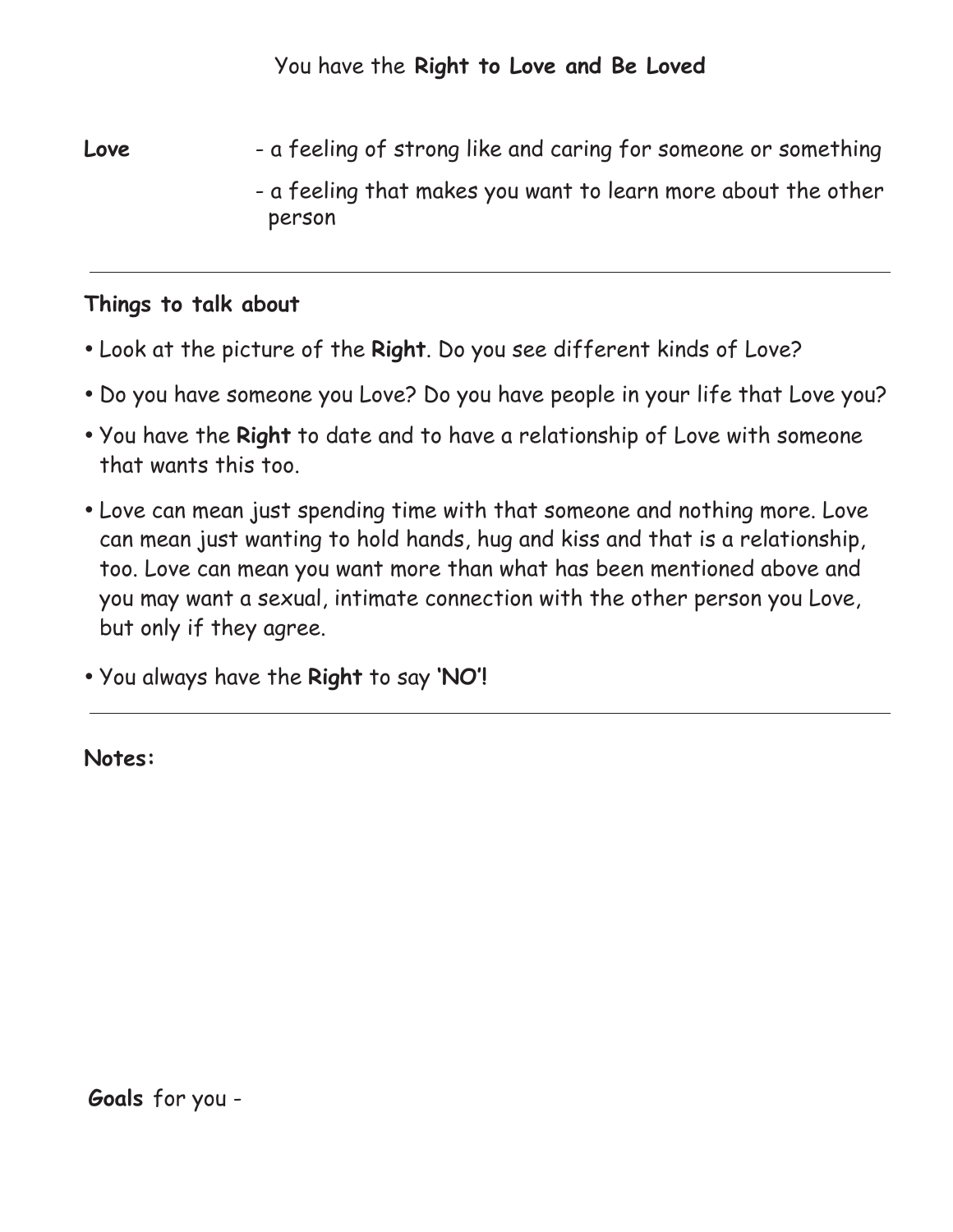**Alone** - to be by yourself

#### **Things to talk about**

- Look at the **Rights** picture. Let's talk about the people in the park. Do you see someone sitting alone, is that okay? If you want or need to be alone, you can be.
- Where could you go if you want to be alone at home or at work?
- Why would you want to be alone? (You may want to be alone for quiet, to relax, when you are sad or angry - wanting to play a video game or watch a movie.)
- Every person has the **Right** to private personal time (self-pleasuring).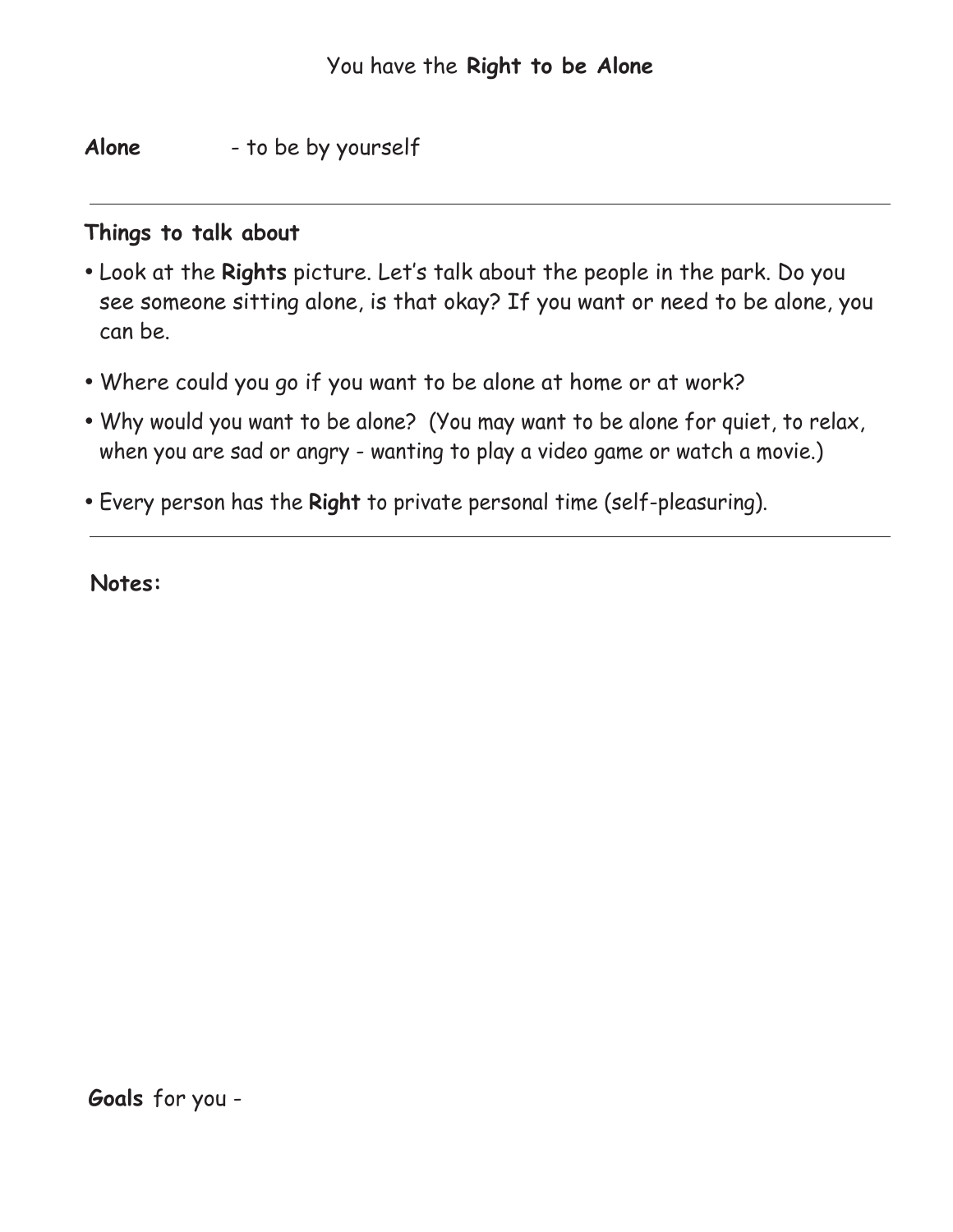| Learn      | - to find out something                                     |
|------------|-------------------------------------------------------------|
|            | - to get to know something so well that you can remember it |
| Ideas      | - thoughts                                                  |
|            | - something that you think about                            |
|            | - something that you picture in your mind                   |
| Understand | - to get the meaning of something                           |
|            | - to learn how it works                                     |

- Look at the pictures for the **Right**. What do you see? What are the people learning? (The bottom right corner picture is the word 'idea' in sign language.)
- You know that some skills are easy to learn and other skills take months or years to learn and understand like: reading and writing, money, changing or managing your behavior (anger, etc.).
- Do you understand that every day we share our opinions and ideas?
- Every day we learn something without knowing it. Living is learning and we are never too old to learn. You have the **Right** to keep learning and developing your Essential skills.

**Notes:**

**Goals** for you -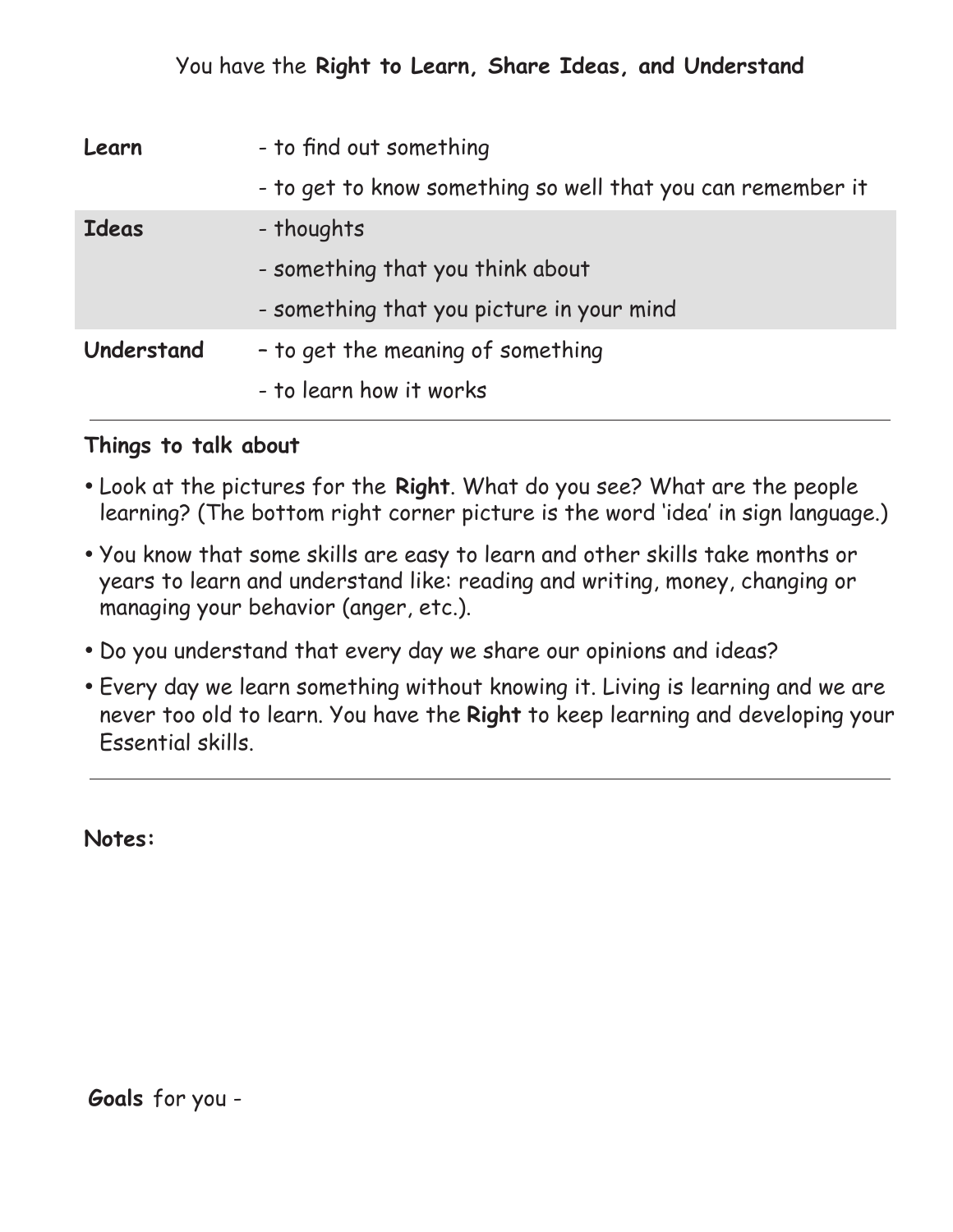You have the **Right to have your Information Private** You have the **Right to Look at your Information**

| Private            | - things to keep to yourself                                          |
|--------------------|-----------------------------------------------------------------------|
| <b>Information</b> | - for use by people that work for you                                 |
|                    | - things you only tell people you know and trust                      |
| Look               | - using your eyes to read your information                            |
|                    | - asking someone who works for you to read your<br>information to you |
|                    | - asking a person you trust to read your information to you           |
| <b>Information</b> | - what someone says or writes about you                               |
|                    | - when you hear or read something about yourself                      |

#### **Things to talk about**

- Look at the pictures of the **two Rights**; let's talk about what should be kept private. (Use the persons' life experiences - information could be home address, bank account, medical files, or journal notes.)
- You have the **Right** to ask, know and understand the papers you are signing your name to.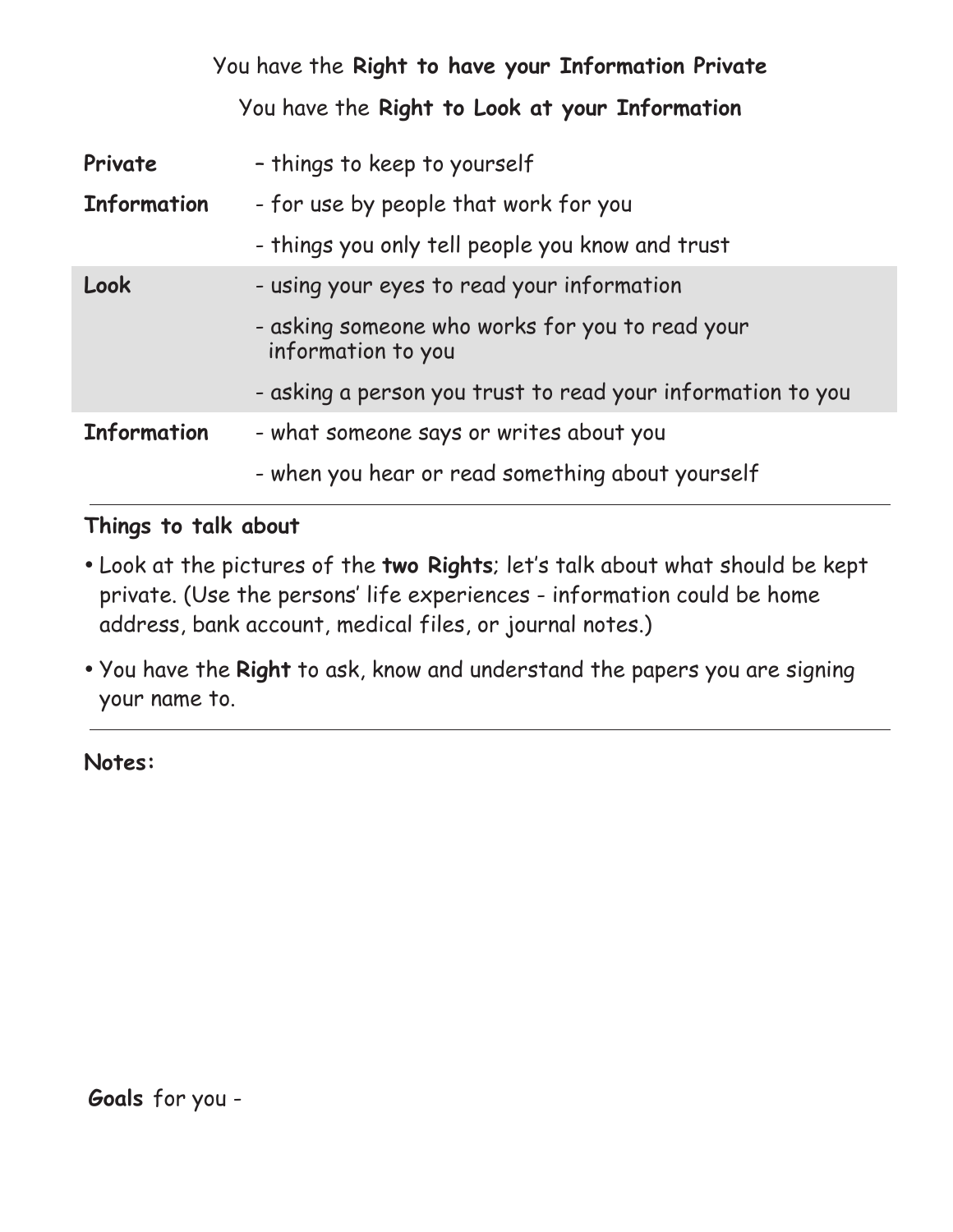#### You have the **Right to Belong and Join**

| <b>Belong</b> | - to be part of something                      |
|---------------|------------------------------------------------|
|               | - to be in a group or a club                   |
| Join          | - to be a part of something                    |
|               | - to do something with a person, group or club |

#### **Things to talk about**

- Look at the pictures of the **Right**. What different groups and clubs could they be? (Use local names of the clubs in the person's area.)
- You can join any organization if you are interested in it. You must follow the rules of the club and sometimes pay member fees; Supportive Decision-Making process might be used in this decision because of money (fees) or travel expenses.
- You do not have to join any groups or clubs if you do not want to. You could even start your own club or group.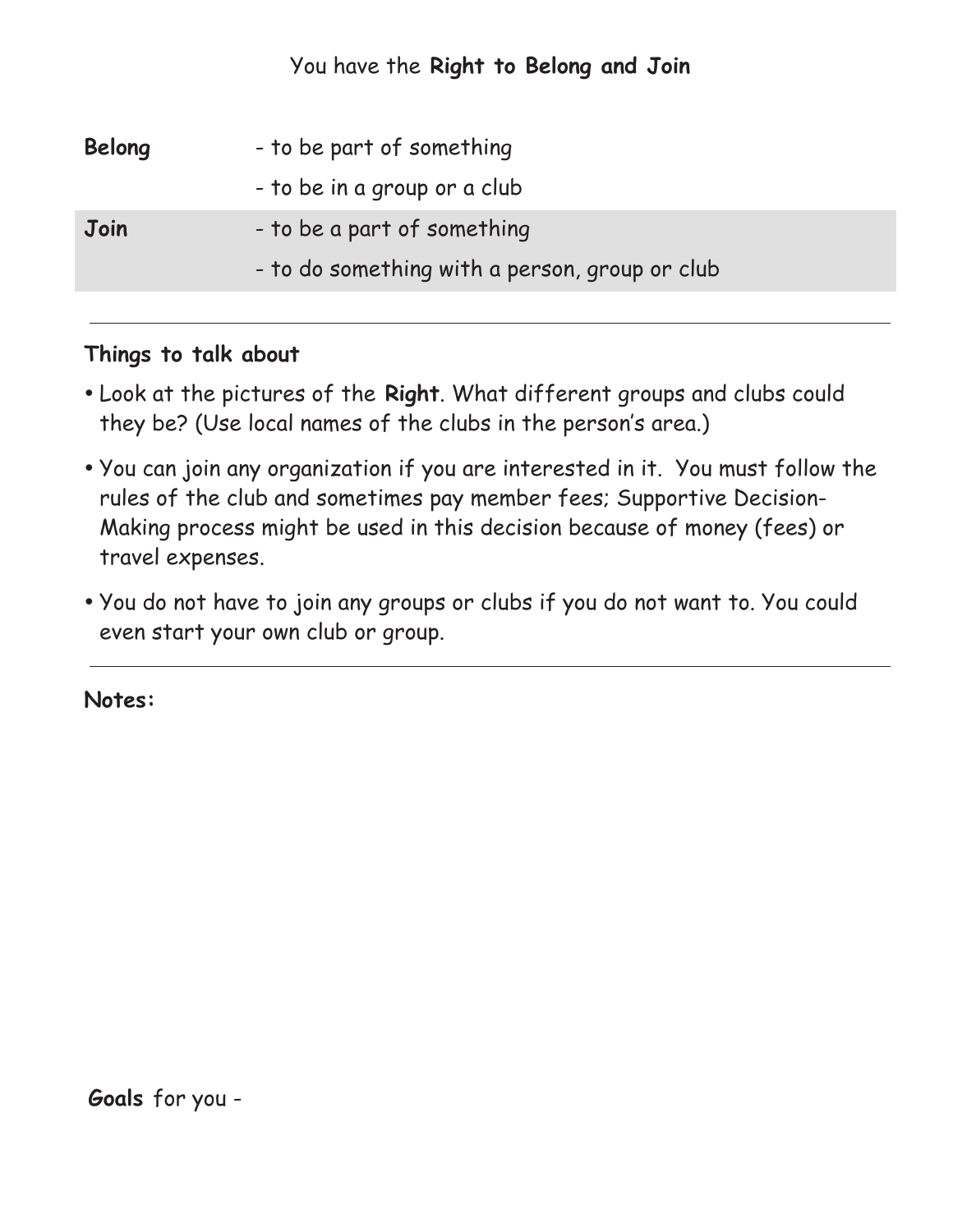- **Work** to do something
	- to have a job
	- to do something for pay

- Look at the pictures of the **Right**. Do you see that there are different jobs? (restaurant/kitchen, Sarcan, construction, retail sales, and knitting/ sewing.)
- To get a job you want, you might have to learn the Essential skills for the work you are interested in.
- You can work part–time, full-time or at a seasonal job.
- Did you know to have a job doesn't mean you must be paid; volunteering is a job!
- Have you ever thought of working or volunteering?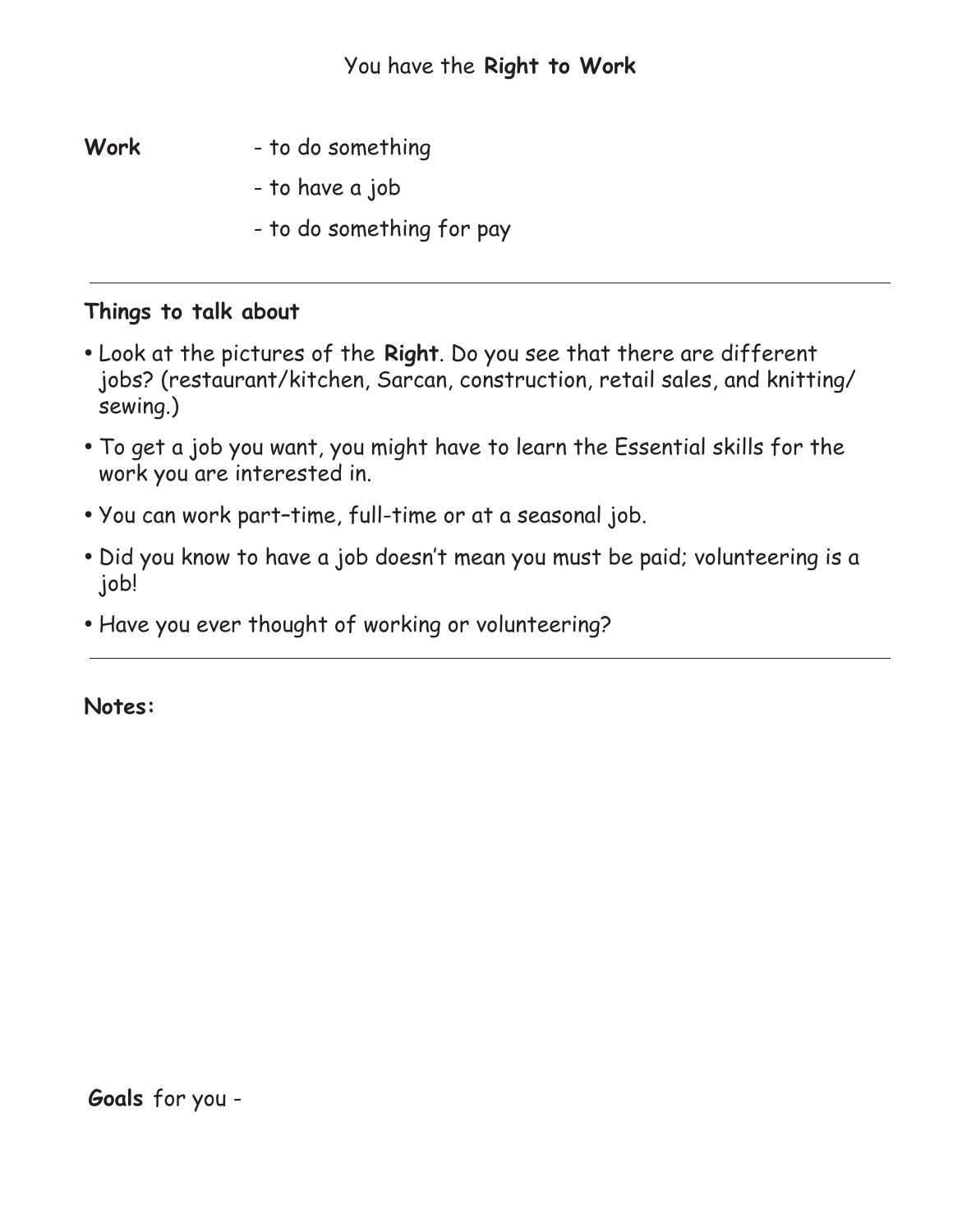**Help** can be in many ways - by assisting or caring for you emotionally (how you feel), physically (your body) or mentally (your thoughts).

#### **Things to talk about**

- Look at the different pictures of the **Right**. Do you see some examples of help? Do you want or need help with everyday things? (Do you need help phoning, learning to cook, just wanting to talk about a problem, etc.)
- Everybody needs help with something in their lives and that is why we all have people to support us.
- Who can you go to for help? (emotionally/physically/mental health)
- You will want to use Supportive Decision-Making if you are looking at needing help with some big change in your life.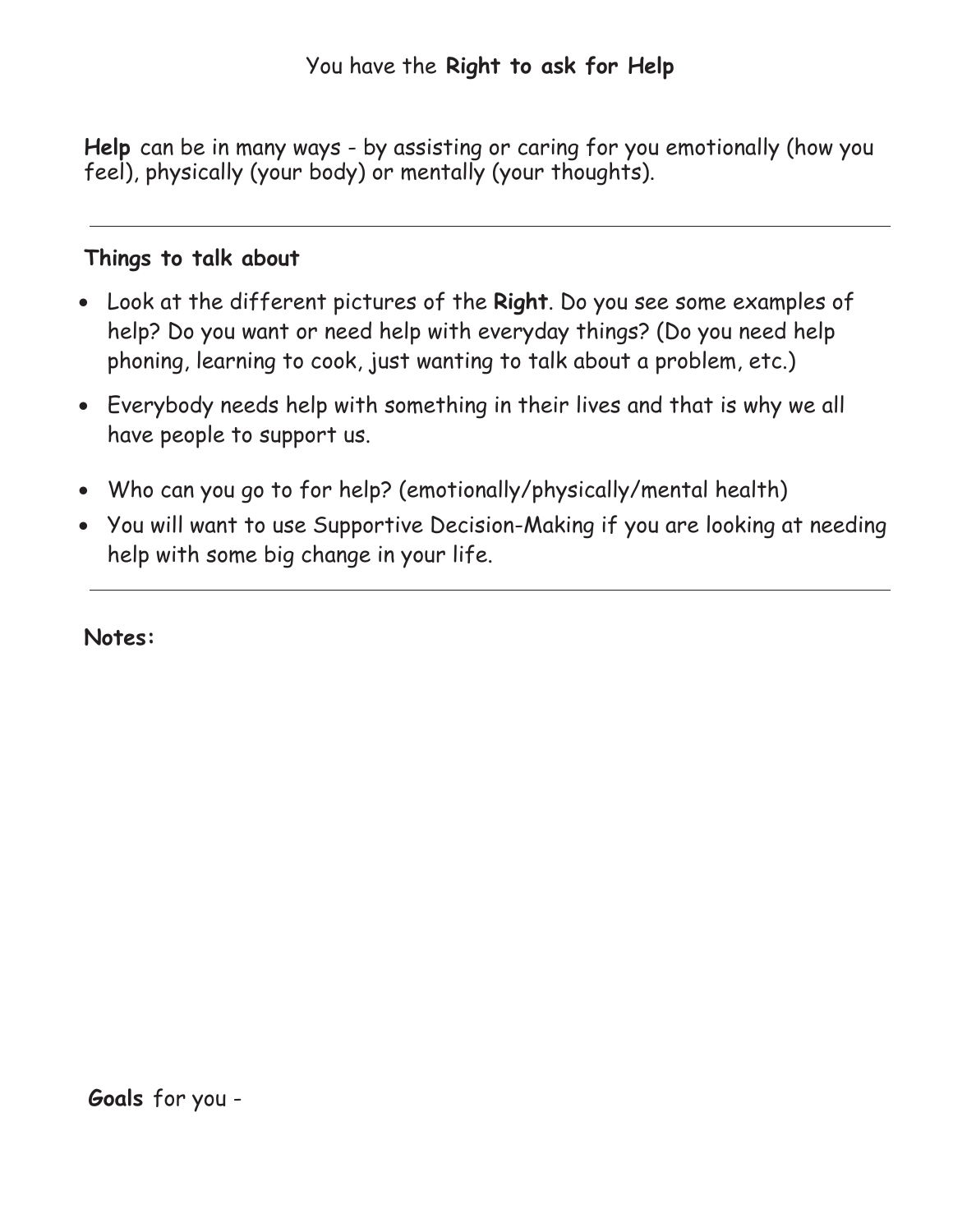**Medical Care** - to have a Doctor or Nurse help you to **not** get sick - to have a Doctor or Nurse help you if you are sick

#### **Things to talk about**

- Look at the different pictures of this **Right**; Can you tell me what kind of Doctor the person is seeing? How many kinds of Doctors can you name?
- You, your staff or a family member can make an appointment for you to talk with a Health professional if you are not feeling like yourself in any way.
- Taking care of your health is very important eat healthy, exercise and take time to enjoy life.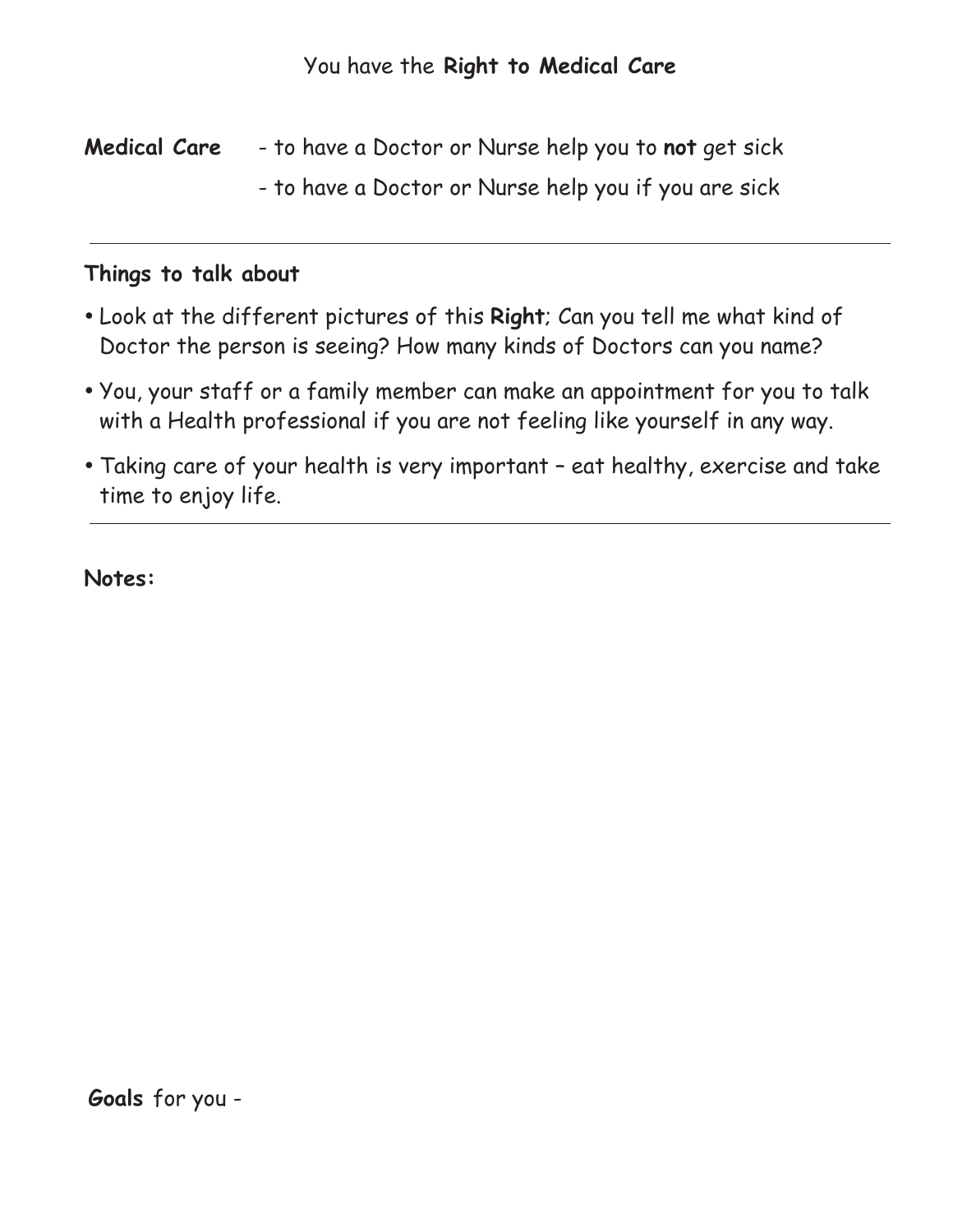**Emergency** - a need for someone to help you right now

#### **Things to talk about**

- Do you see in the pictures of the **Right** the many different emergencies? Do you know where your health clinic or hospital is in your area? What is the telephone number you call in an emergency?
- When you call 911 Do you know what to say? Did you know it's for Fire, Police and Ambulance?
- Tell me some examples of emergencies, when you would call 911 for help?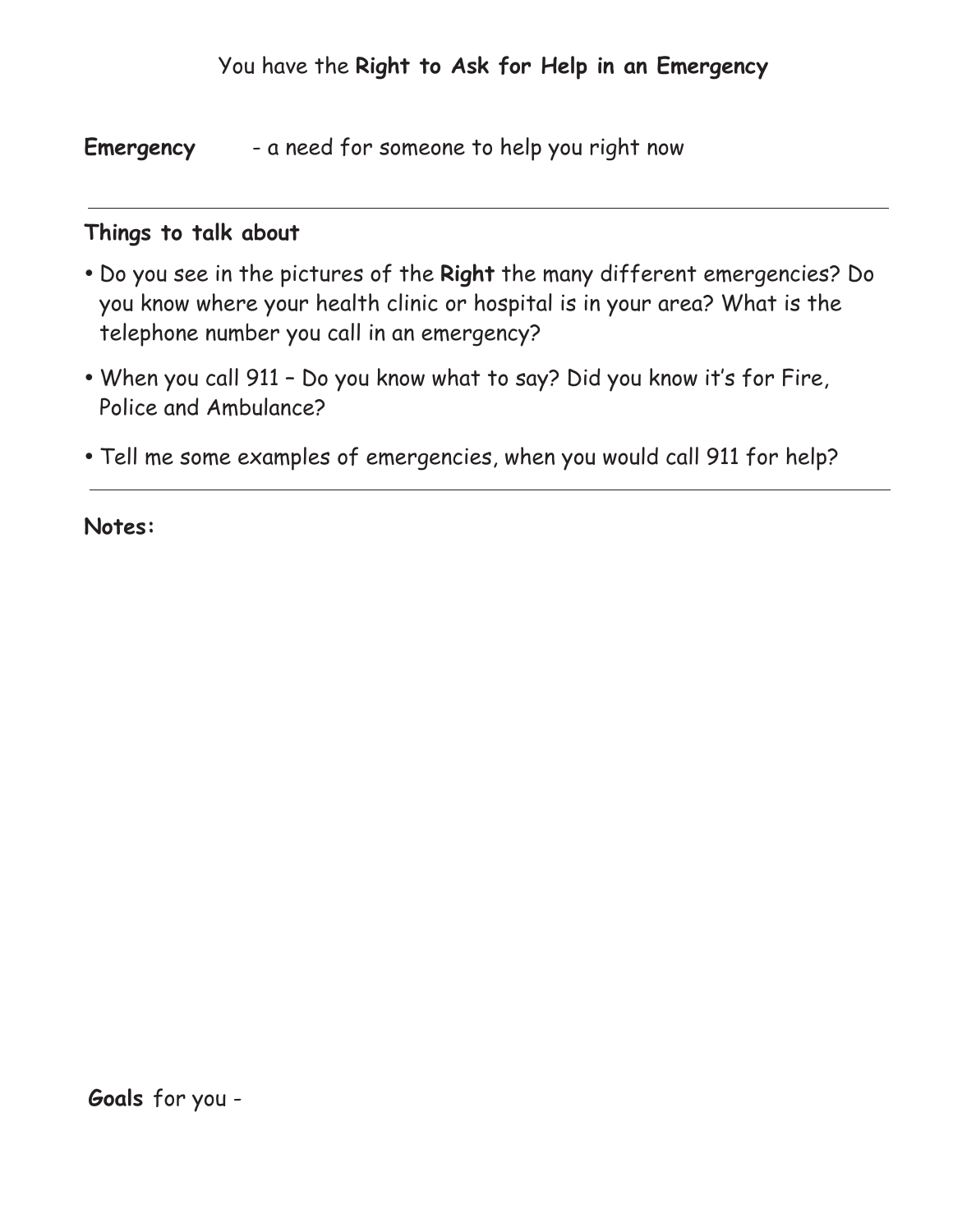**Religion** - to believe in a being that you know is there but you cannot see

- to believe in a God or group of Gods

#### **Things to talk about**

- Look at the picture for the **Right**; do you believe in something?
- It is **your choice** to believe in a God or not to believe; did you know this?
- Do you want to be part of a Religion?
- In Canada, our spiritual beliefs are protected by law no one can hurt you in any way, for who or what you believe in.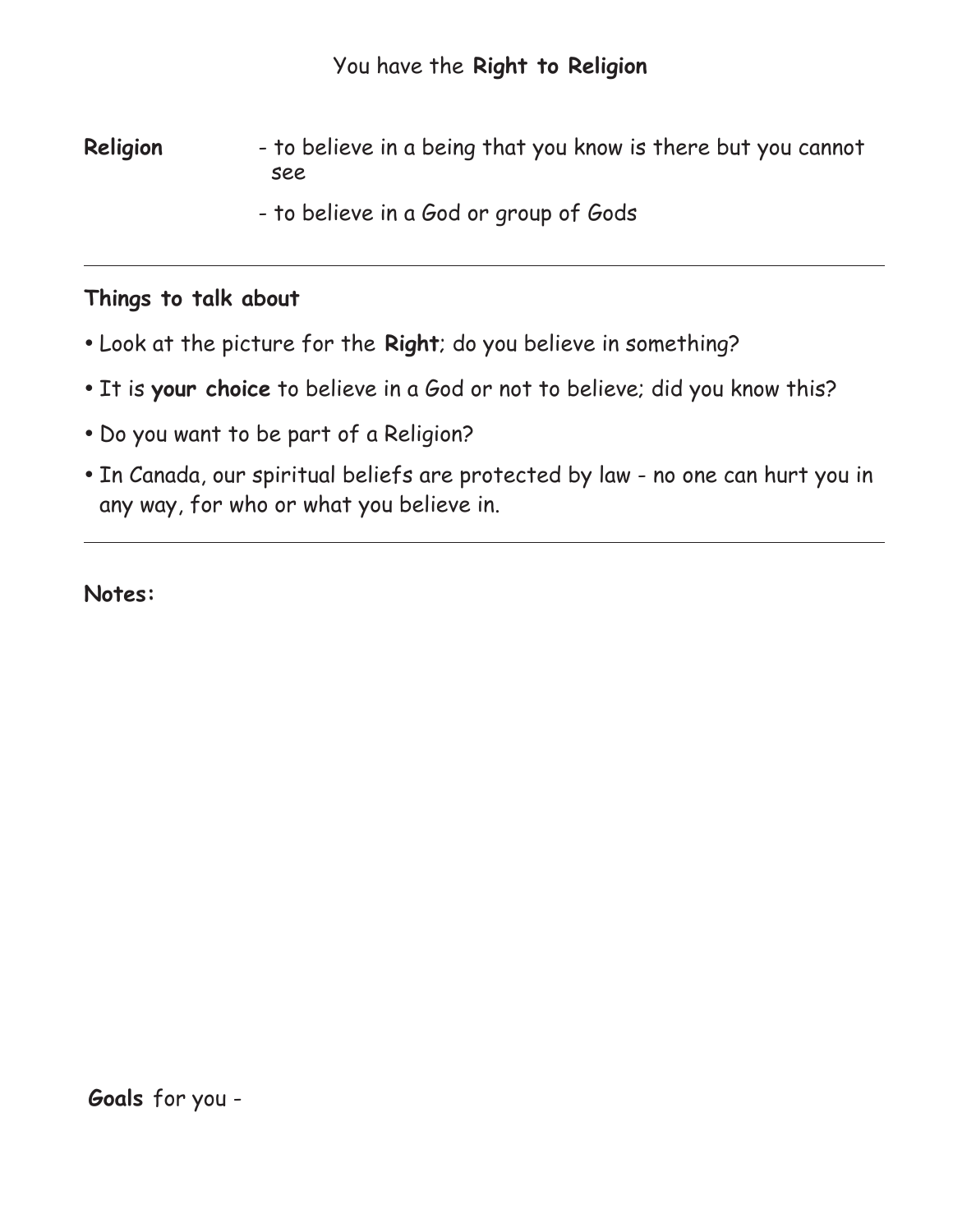| Government | - a group of people who decide what is best for our town, city,<br>province or country |
|------------|----------------------------------------------------------------------------------------|
| Vote       | - you help pick who will run your town, city, province or country                      |

- Let's talk about what you see in the picture of the **Right**. Do you see the people voting and the man that is thinking about a speech he heard from a person running for election?
- Have you ever voted? Did you know that you can vote in the Municipal, Provincial or the Federal elections? (If you are a Canadian citizen, over 18 years of age - plus length of time living in your municipality \*3 months provincially \*6 months.)
- You are a person and your opinion matters; not one person knows everything about the person they vote for – so don't worry – just Vote! (Always remember, as an Advocate, you do not bring up your own opinion.)
- Voting is a **Right** and a Responsibility that should not be ignored. People have fought in wars and have died for us to have this **Right**. We live in freedom and have a Democratic country because of people who believed it was important.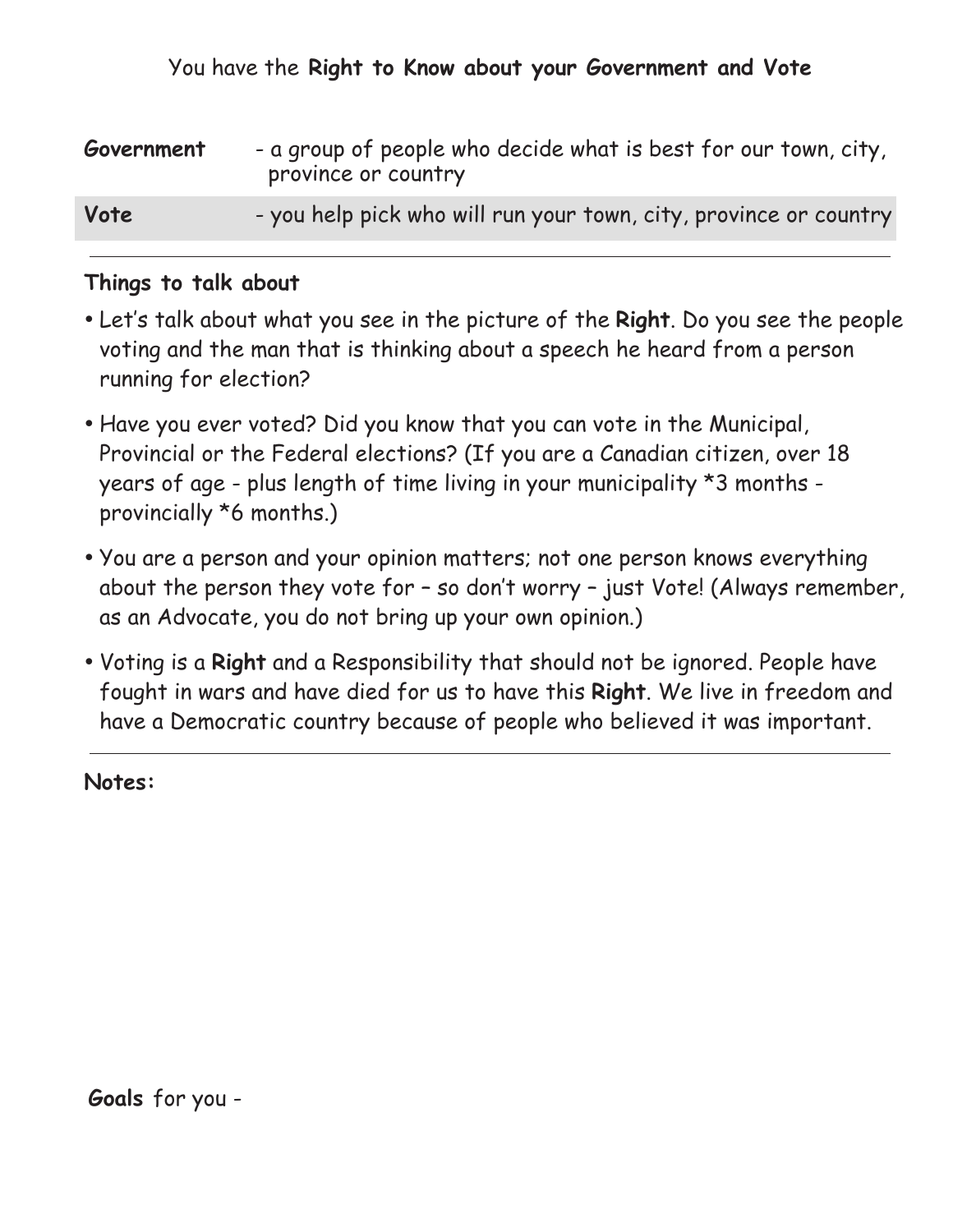**Laws** - rules made by the government that we all have to listen to and follow

- you have to follow the rules

#### **Things to talk about**

- Look at this picture for the **Right**, do you see that everybody is different. It does not matter if you are young, old or the color of your skin. The laws of our country are the same for everybody.
- You and I have rules to follow at work, on the road, outings around your area (town) or at home. Do you know some rules? If rules are not followed, what could happen?
- Legal (Police) laws are to be followed, why? What could happen?
- If you disobey a law You have the **Right** to have a lawyer talk for you in a Court of Law.